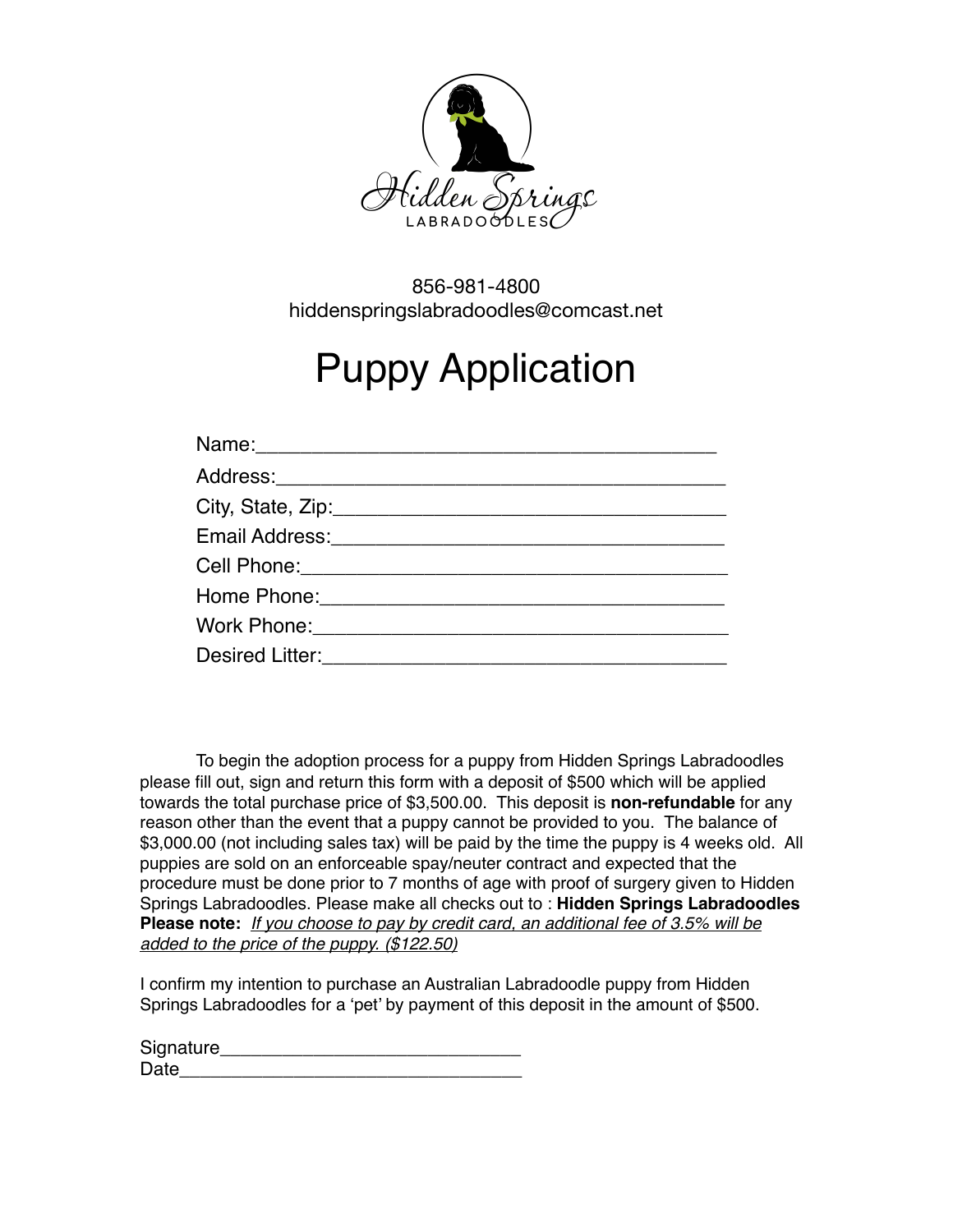## Personal Information

| Do you have a yard? __Fenced yard __Unfenced __No yard ____Invisible<br>fence<br>Do you rent or own your home?                                                                                                                      |
|-------------------------------------------------------------------------------------------------------------------------------------------------------------------------------------------------------------------------------------|
| Do you live in an apartment_____Town Home_____ Single Family Home_____?<br>How many children living at home? ____ Ages and names___________________________                                                                         |
| What is your age range? 20-30 _____ 31-49 ____ 50-65 ____ 66+<br>What is your occupation?<br>Does anyone living at home have allergies? ____What kind?                                                                              |
| Have/Do you already own(ed) a Hidden Springs Labradoodle before _____<br>If so do you remember which litter they were from?______________________________                                                                           |
| Do you have a dog now? If yes, what breeds and ages?<br>Is there anyone in your home that does not want a puppy?________________________                                                                                            |
|                                                                                                                                                                                                                                     |
| <b>Vet address:</b> We are a series of the series of the series of the series of the series of the series of the series of the series of the series of the series of the series of the series of the series of the series of the se |
| Vet phone: _______________ May we contact your vet for a reference?_____                                                                                                                                                            |

Nearest Emergency After-Hours Vet:\_\_\_\_\_\_\_\_\_\_\_\_\_\_\_\_\_\_\_\_\_\_\_\_\_\_\_\_\_\_

\_\_\_\_\_\_\_\_\_\_\_\_\_\_\_\_\_\_\_\_\_\_\_\_\_

Are you aware of a doodle's grooming needs?

### **Preferences**

Please note that in Labradoodles gender plays little to no role in their temperament. If you value the right temperament over gender & color, please try to remain flexible on everything else to ensure we can place the perfect temperament in your family.

What sex would you prefer?\_\_\_\_\_\_\_\_\_\_\_\_\_\_\_\_\_\_\_\_\_\_\_\_\_\_\_\_\_\_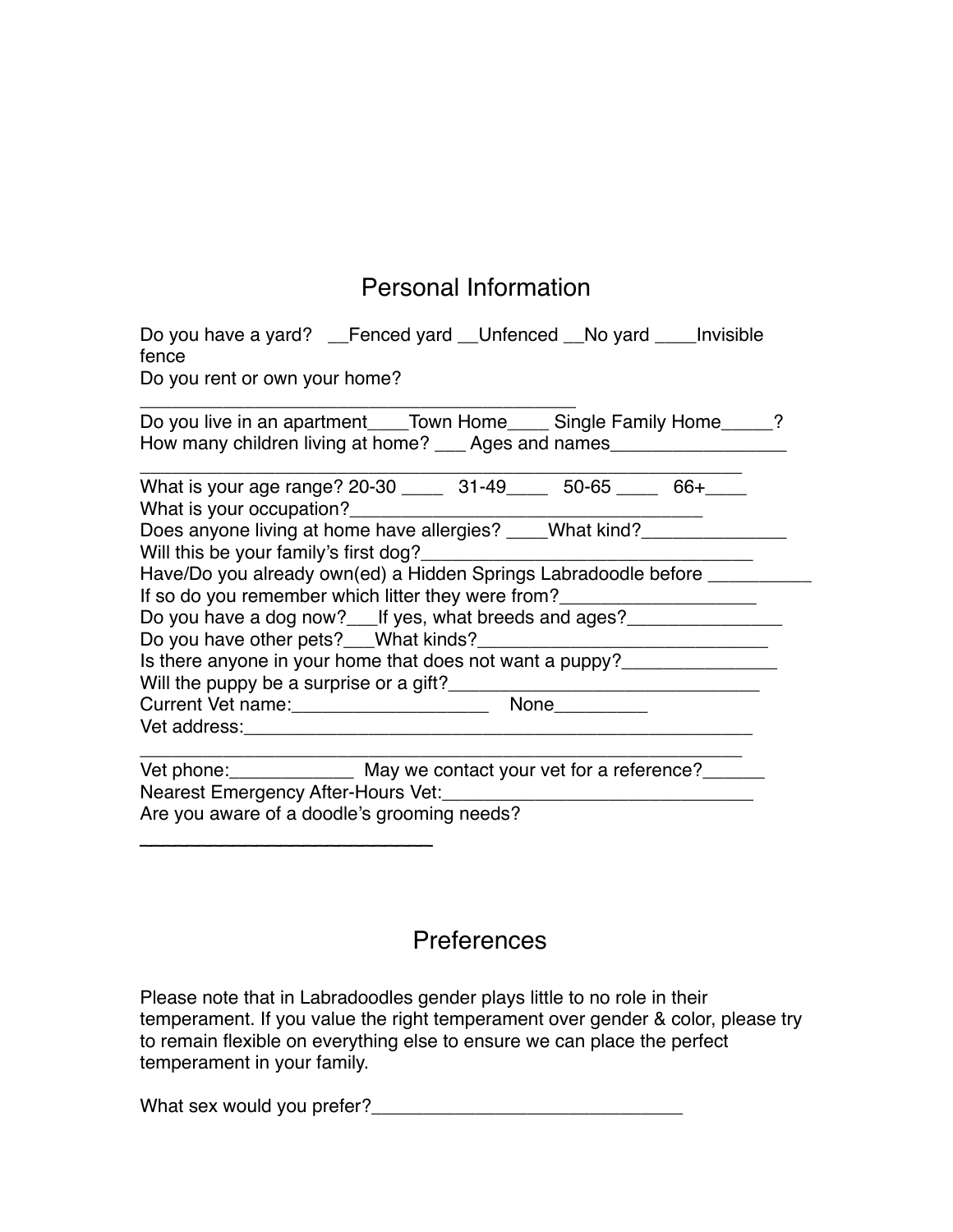Do you have a color preference? Generally speaking, what kind of temperament are you looking for?

\_\_\_\_\_\_\_\_\_\_\_\_\_\_\_\_\_\_\_\_\_\_\_\_\_\_\_\_\_\_\_\_\_\_\_\_\_\_\_\_\_\_\_\_\_\_\_\_\_\_\_\_\_\_\_

Do you have any other preferences?\_\_\_\_\_\_\_\_\_\_\_\_\_\_\_\_\_\_\_\_\_\_\_\_\_\_\_\_\_\_

List the qualities that appeal to you about the doodle type that you are requesting: \_\_\_\_\_\_\_\_\_\_\_\_\_\_\_\_\_\_\_\_\_\_\_\_\_\_\_\_\_\_\_\_\_\_\_\_\_\_\_\_\_\_\_\_\_\_\_\_\_\_\_\_\_\_\_

Please note that while your preferences will most certainly be considered, the litters conceived will dictate what is available. While we cannot guarantee that all of your preferences will be available we will try to match as many as possible with a puppy that we feel will also be a good fit for your family.

## **Responsibilities**

Have you ever raised a puppy?

Are you prepared to invest the time and assume the responsibility required to raise a puppy?

Are you willing to commit to veterinary care for the life of your dog?

\_\_\_\_\_\_\_\_\_\_\_\_\_\_\_\_\_\_\_\_\_\_\_\_\_\_\_\_\_\_\_\_\_\_\_\_\_\_\_\_\_\_\_\_\_\_

Will you crate train your puppy?<br>

Will you commit to attending obedience training classes to properly train and socialize your puppy? Do you have a training facility identified? If yes, Name of Facility:

Will your puppy be alone during the day?\_\_\_If yes, how long?

A dog should not be crated longer than 8 hours (puppies, quite a bit less), are you committed to provided a break for your dog…i.e. dog walker/exerciser if you find this to be the case?

Do you understand that a puppy will need very frequent Potty breaks during the day and even late at night?\_\_\_\_\_\_\_\_\_\_\_\_\_\_\_\_

Do you commit to feed your dog a high quality dog food rather than grocery store quality food?

Do you understand that if at any time you cannot keep your doodle, you are not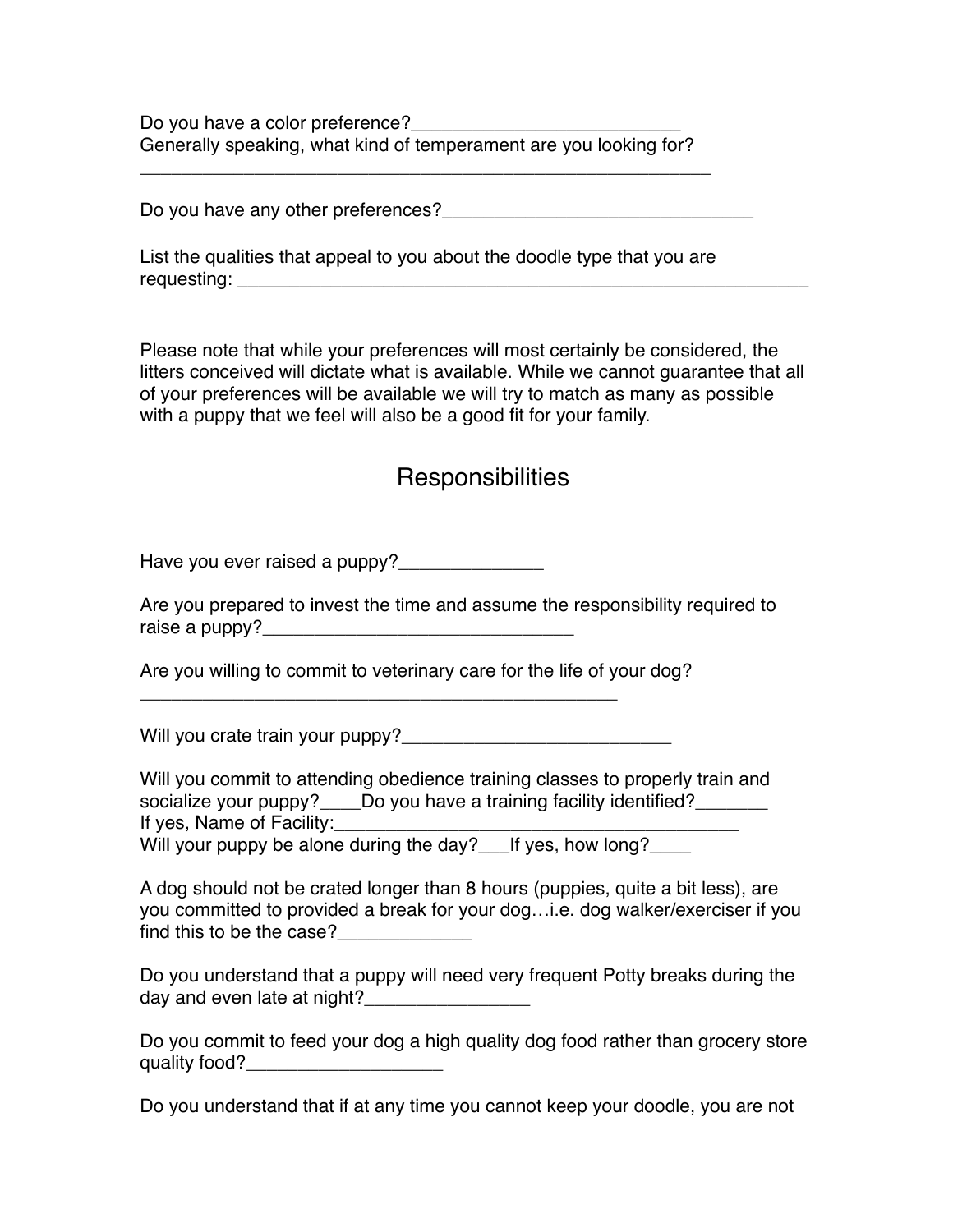to release him/her to a Humane Society or an Animal Shelter? Instead, please contact Hidden Springs Labradoodles for help with rehoming.

How did you hear about Hidden Springs? Google ad\_\_\_\_ Google search Another breeder **Instagram** Facebook Referral Already Own a HSL

I certify that the information provided on this form is true and correct. I am also financially and physically able to care for this animal. I understand that proper food and veterinarian care can be costly and I am able to meet these requirements.

By signing below, I acknowledge that I have completely read this questionnaire, and comprehend it fully.

- *• Every puppy will be microchipped with a lifetime registration*
- *• Every puppy will be vaccinated and wormed at 6 weeks old*
- *• The sale of every puppy will also come with a spay/neuter contract. You must have the puppy Spayed/Neutered by the age of 7 Months old and provide Hidden Springs Labradoodles with proof from your Veterinarian that the procedure has been complete.*

**Signature** 

 $_\text{date}$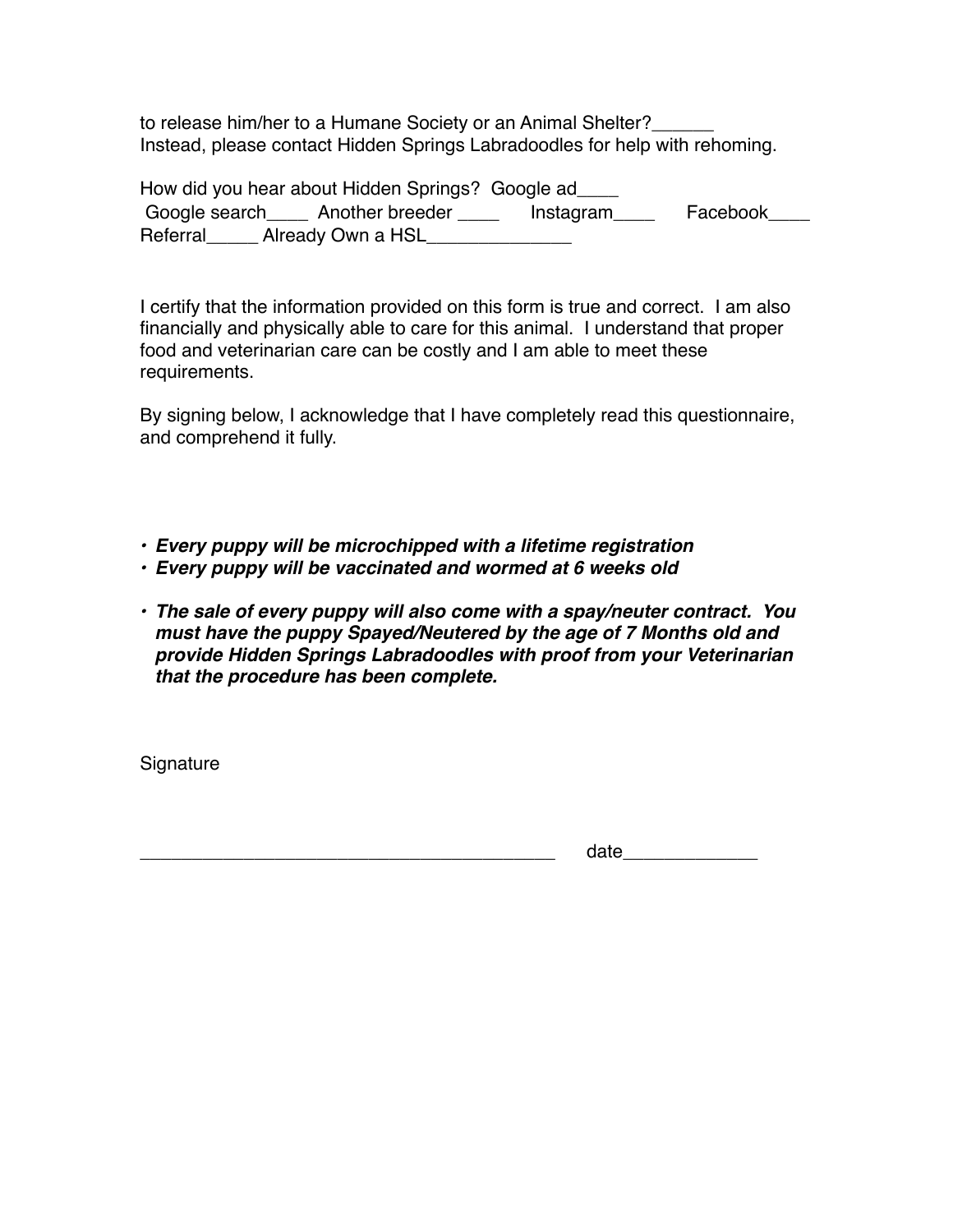#### **Warranty**

We want to do everything in our power to ensure our puppies are as healthy as possible. To reach this goal we will only breed our dogs once they have completed, and done well on, all their health testing.

We will only breed our dogs if we are certain they are happy and healthy. We will gladly show you your puppy's parents' health testing results. We welcome any and all comments or questions!

#### Our Warranty

Health is extremely important to us. We are sure your new family member will enter your family with a wonderful temperament and a clean bill of health. We will be here for questions or comments for the lifetime of your dog.Your new puppy comes with a two year warranty against any life threatening genetic conditions.

Our dogs mean the world to us. We will gladly take any of our dogs back if at ANYTIME they need a new home. We will always be here for our dogs and their new families. Hidden Springs Labradoodle Health Warranty

#### 1. **Breeder's Responsibility:**

- 2. The Breeder guarantees the puppy is in good health at the time of delivery. The Buyer has three days to take the puppy into a veterinarian for an examination. If the puppy is found to be of poor health the Buyer has the option of returning the puppy to the Breeder for a full refund or keeping the puppy and the Breeder will reimburse for all veterinary costs, up to the purchase price, related to the per- existing condition.
- 3. The Breeder provides a warranty for 2 years after the date of birth against any serious genetic disorder that affects the dog's quality of life. Should a serious genetic disorder be discovered, the Breeder will offer a replacement puppy from the next available litter or refund the original purchase price (breeders choice). Your puppy does not need to be returned to us. All veterinary records must be supplied to the Breeder. In the case of HD the Buyer must provide documentation from PennHIP or OFA. In the case of cataracts or PRA the Buyer must provide documentation from a veterinary ophthalmologist.
- 4. The Breeder reserves the right, at the Breeder's expense, to have the dog checked by a veterinarian of the Breeder's choice before offering a replacement puppy or refund.

#### **Buyer's Responsibility:**

- 1. The Buyer will provide the dog a caring and loving home.
- 2. The Buyer will take the dog to a veterinarian for an annual check-up and all preventative treatment recommended by the veterinarian will be followed.
- 3. The Buyer will take the dog to either group or private training classes by the time the dog is five months of age. We recommend that professional classes start within the first week that your new puppy joins your family and continue for the first year of your dog's life.